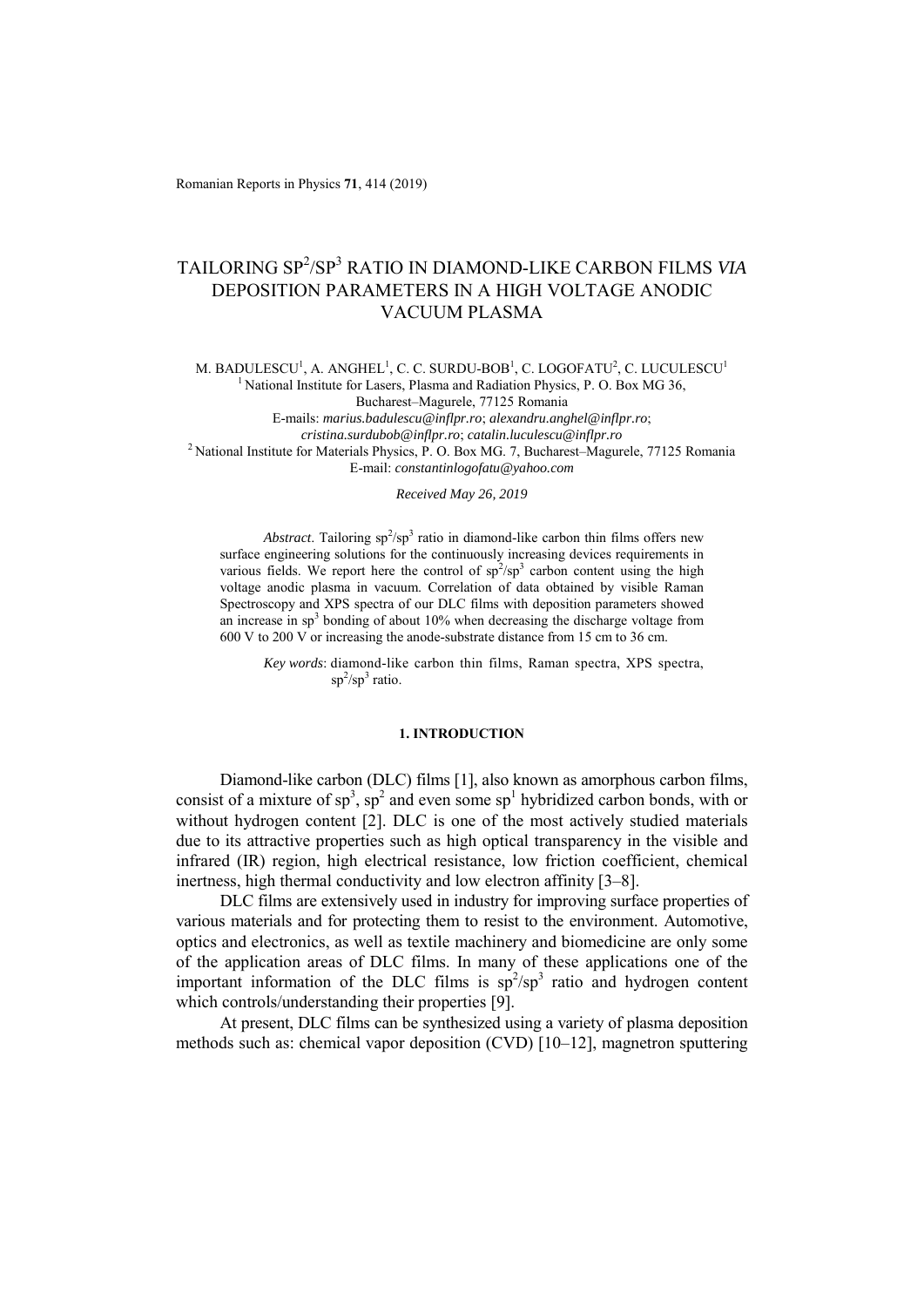[13], ion plating [14], plasma laser deposition [15], mass selected ion-beam deposition [16], plasma-immersion ion implantation and deposition [17], and filtered cathodic vacuum arc deposition [18]. All these deposition methods present advantages but also drawbacks, which limit their range of applications.

A less explored deposition method for the synthesis of DLC films is the High Voltage Anodic Plasma (HVAP) known also as Thermionic Vacuum Arc plasma (TVA) [19]. Being different from other deposition methods, the expectation is to obtain DLC films with specific characteristics. Among its specific features, the following can be mentioned: the HVAP plasma does not use a buffer gas, it is localized within the deposition chamber and, also, it contains only atoms and ions of the material to be deposited. Moreover, optimization of deposition process is made by adjustment of plasma parameters [20, 21]. These characteristics allow room temperature deposition and good control of ion energy and deposition rate.

A wide range of spectroscopic techniques are used to characterize the structure and composition of DLC films. Among them, Raman spectroscopy and XPS are the most common surface techniques used in the analysis of carbon films [22, 23]. Although Raman spectroscopy does not provide quantitative information with respect to the relative amount of sp2 and sp3 bonding, it is an important qualitative method for evidencing the composition of DLC films. Various systematic studies and models on the variation of Raman spectra of DLC films with the  $sp^2/sp^3$  ratio determined by complementary analysis techniques are already published [24–28].

X-ray Photoelectron Spectroscopy (XPS) is one of the standard methods used to obtain elemental composition of a surface and is often used for quantitative determination of the  $sp^2/sp^3$  ratio in DLC films, by focusing on the C1s peak of carbon which can be deconvolved into  $sp^2$  and  $sp^3$  peaks [29–33].

The aim of this study was to investigate the influence of plasma process parameters (voltage and current plasma, and anode-sample distance) with  $sp<sup>2</sup>$  and sp<sup>3</sup> bonding in DLC films deposited using HVAP method and analyzed using XPS and Raman Spectroscopy.

## **2. EXPERIMENTAL DETAILS**

Diamond Like-Carbon thin films were deposited on mirror polished single crystal (100) silicon wafers as well as borosilicate glass by HVAP. For depositing DLC, a graphite rod is used as anode. A high DC voltage (of the order of kV) is applied between the anode and a hot filament cathode. Carbon plasma of high discharge voltage (hundreds of volts) and high current (amperes) is formed above the anode. Full details of the method were described elsewhere [19, 34].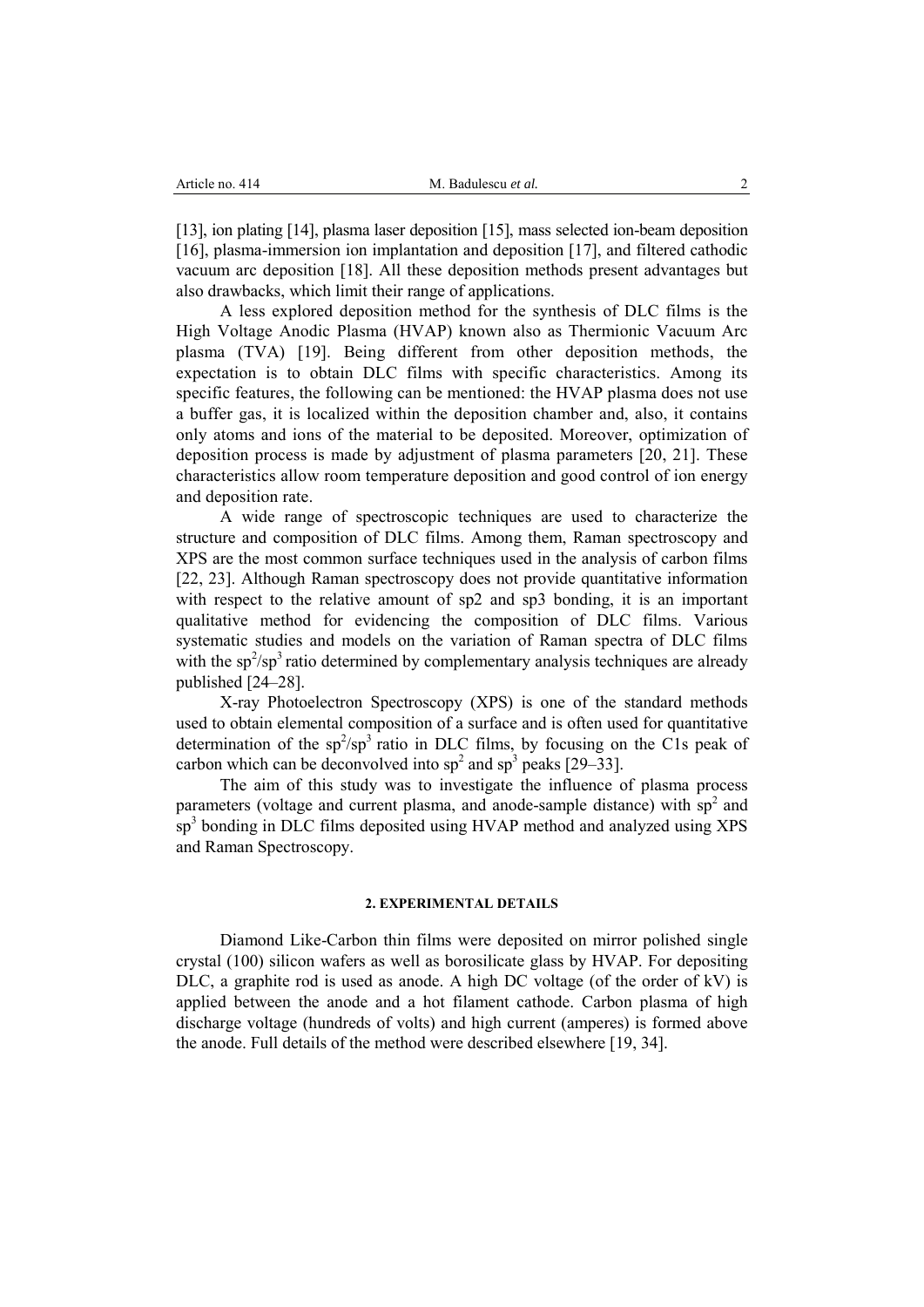Thin DLC film growth is obtained by deposition of carbon ions and neutral atoms with fluxes depending on process parameters (discharge current *I*<sub>disc</sub>, discharge voltage  $U_{\text{disc}}$  and anode-sample distance  $D_{a-s}$ ). Values of the parameters used in this work are listed in Table 1. Prior to film deposition, the substrates were cleaned in ultrasonic bath with acetone and isopropyl alcohol for 15 minutes each, and were dried with nitrogen jet before loading into the vacuum chamber. The substrates were placed at 5 different distances from the electrodes on a specially designed holder. A shutter was placed between the anode and substrate holder to prevent contamination of samples prior to deposition. All depositions were conducted at room temperature in a high vacuum better than  $10^{-4}$  Pa. After deposition, the samples were cooled down in the deposition chamber under high vacuum for at least 100 minutes.

| an |  |
|----|--|
|----|--|

| HVAP process parameters used for the DLC films deposition |  |  |
|-----------------------------------------------------------|--|--|
|                                                           |  |  |

| Discharge voltage (V) | Discharge current $(A)$ | Anode – sample distance (cm) |    |  |  |
|-----------------------|-------------------------|------------------------------|----|--|--|
| 200                   |                         |                              |    |  |  |
|                       |                         |                              | 20 |  |  |
|                       |                         |                              |    |  |  |

Carbon bonding in the thin films was analyzed by Visible Raman spectroscopy. Micro Raman spectra (100 to 3200 cm<sup>-1</sup>) of samples were recorded using a JASCO NRS 3100 micro-Raman spectrometer (JASCO Corporation, Tokyo, Japan), equipped with 532 nm (green) diode laser. The analyses were carried out at room temperature in ambient air.

The elemental composition was analyzed using X-ray photoelectron spectroscopy-XPS on a VG ESCA MK II system equipped with a twin anode (Mg K $\alpha$ -X ray source) with 10 eV pass energy.

## **3. RESULTS AND DISCUSSIONS**

## 3.1. RAMAN SPECTROSCOPY

Raman spectroscopy is a simple and non-destructive tool that became very popular for structural characterization of carbon thin films [22–26]. The Raman spectra for visible excitation wavelength consists of two main features, the socalled G (graphite) and D (disordered) peaks centered around 1550 and 1350  $cm^{-1}$ [35]. Although Raman spectroscopy is not able to give exact compositional information with respect to the sp<sup>3</sup> and sp<sup>2</sup> bonding of carbon atoms [36], it is commonly used as an indirect tool to probe DLC films composition qualitatively.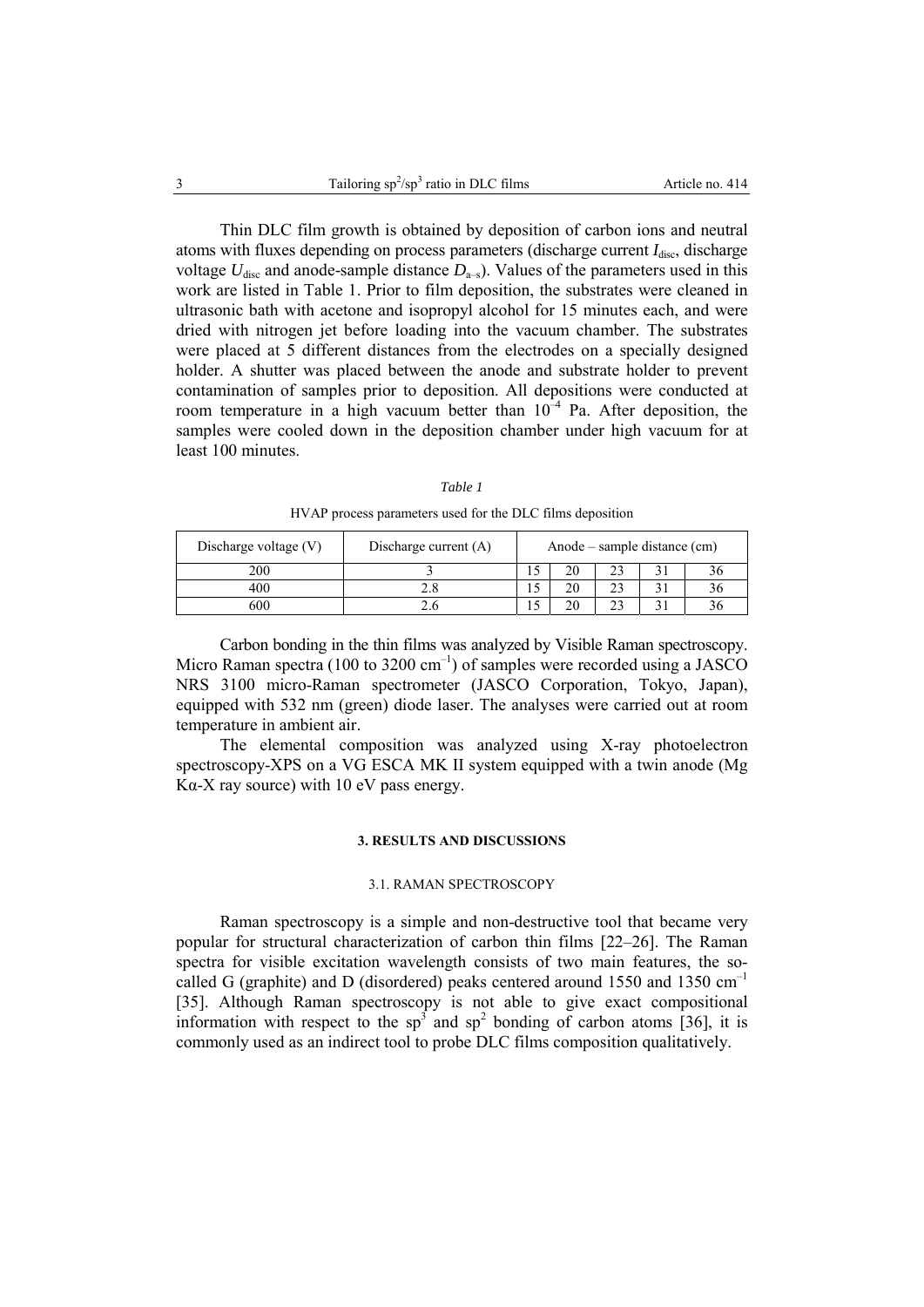| Article no. 414 |  |  |  |
|-----------------|--|--|--|
|-----------------|--|--|--|

A typical Raman spectrum of a DLC film prepared by HVAP using the following deposition parameters: 400 V discharge voltage ( $U_{\text{disc}}$ ) and 36 cm anodesample distance  $(D_{a-s})$  is shown in Fig. 1 along with the borosilicate glass substrate characteristic spectrum. The film spectrum (filled circles) consists of a broad band around  $1500 \text{ cm}^{-1}$ , which is a well-known characteristic of carbon materials attributed to the scattering of all  $sp^2$  sites (rings and chains). The band contains a combination of *G* and *D* peaks centered on around 1560 and 1360 cm<sup>-1</sup> [37–39]. A small shoulder is also observed at around  $1100 \text{ cm}^{-1}$ . This feature was attributed to scattering from the borosilicate glass substrate as evidenced by the open circles spectrum in Fig. 1.



Fig.  $1 -$  Typical Raman spectra of a DLC film prepared by HVAP using  $U_{\text{disc}} = 400$  V and  $D<sub>a-s</sub> = 36$  cm (full circles) and of the borosilicate glass substrate (open circles).

Analysis of the Raman spectra for the DLC films prepared using three different deposition conditions is shown in Fig. 2. For each sample, the best theoretical fit of the raw Raman line was obtained using linear background normalization and a 90% Gaussian-Lorentzian function for both G and D peaks. Lorentz function was used for the characteristic peak of the glass substrate around  $1100 \text{ cm}^{-1}$ . The deconvoluted broad peaks corresponding to the D and G bands of graphite indicate an amorphous structure of the films [40].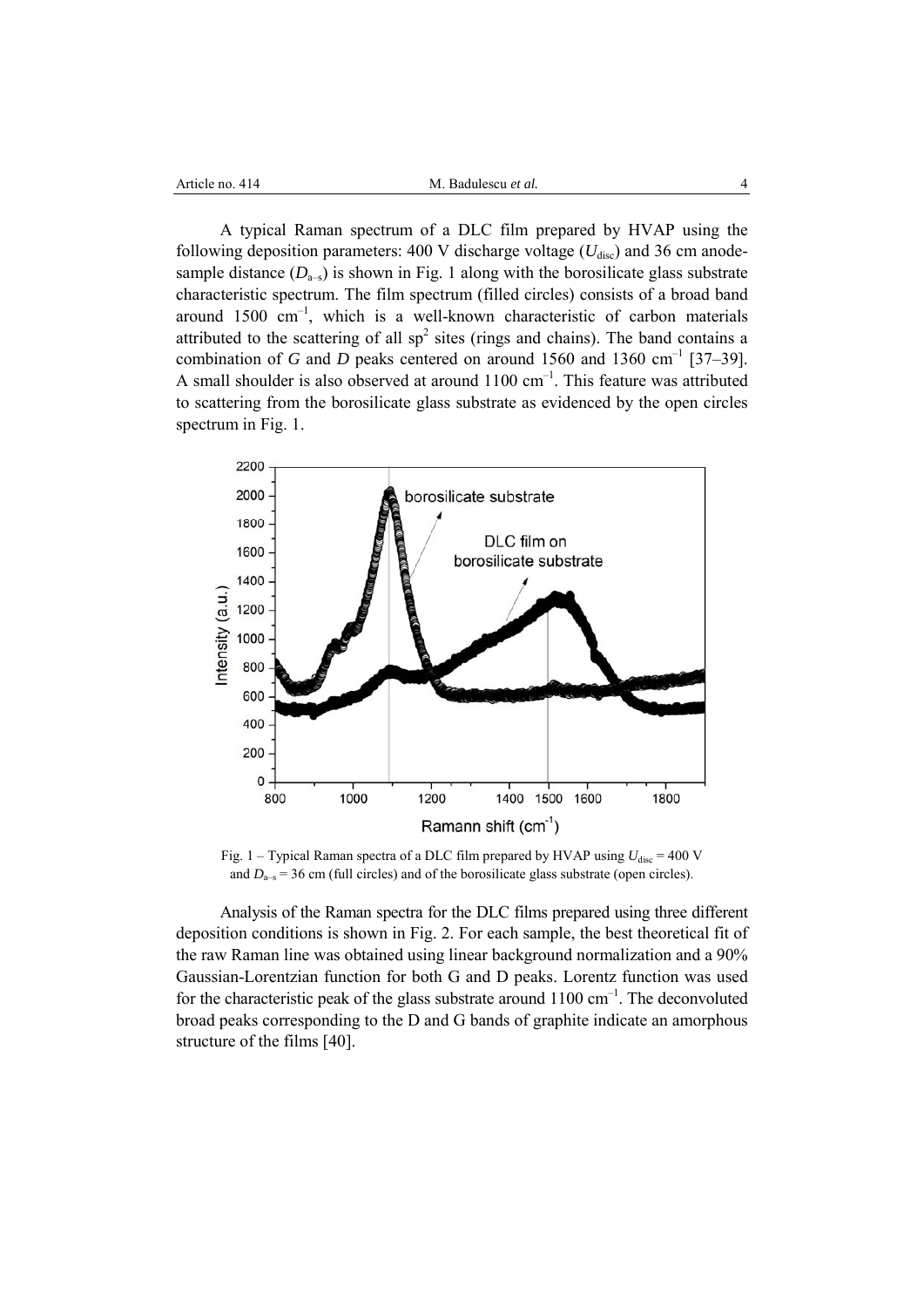

Fig.  $2$  – Deconvoluted Raman spectra of HVAP DLC films deposited using  $U_{\text{disc}} = 600 \text{ V}$ and  $D_{a-s} = 15$  cm (a);  $U_{\text{disc}} = 200$  V and  $D_{a-s} = 15$  cm (b);  $U_{\text{disc}} = 200$  V and  $D_{a-s} = 36$  cm (c). The solid lines correspond to a theoretical fit using a Gaussian-Lorentz cross function for both *D* and *G* peaks and a Lorentz function for the borosilicate glass substrate.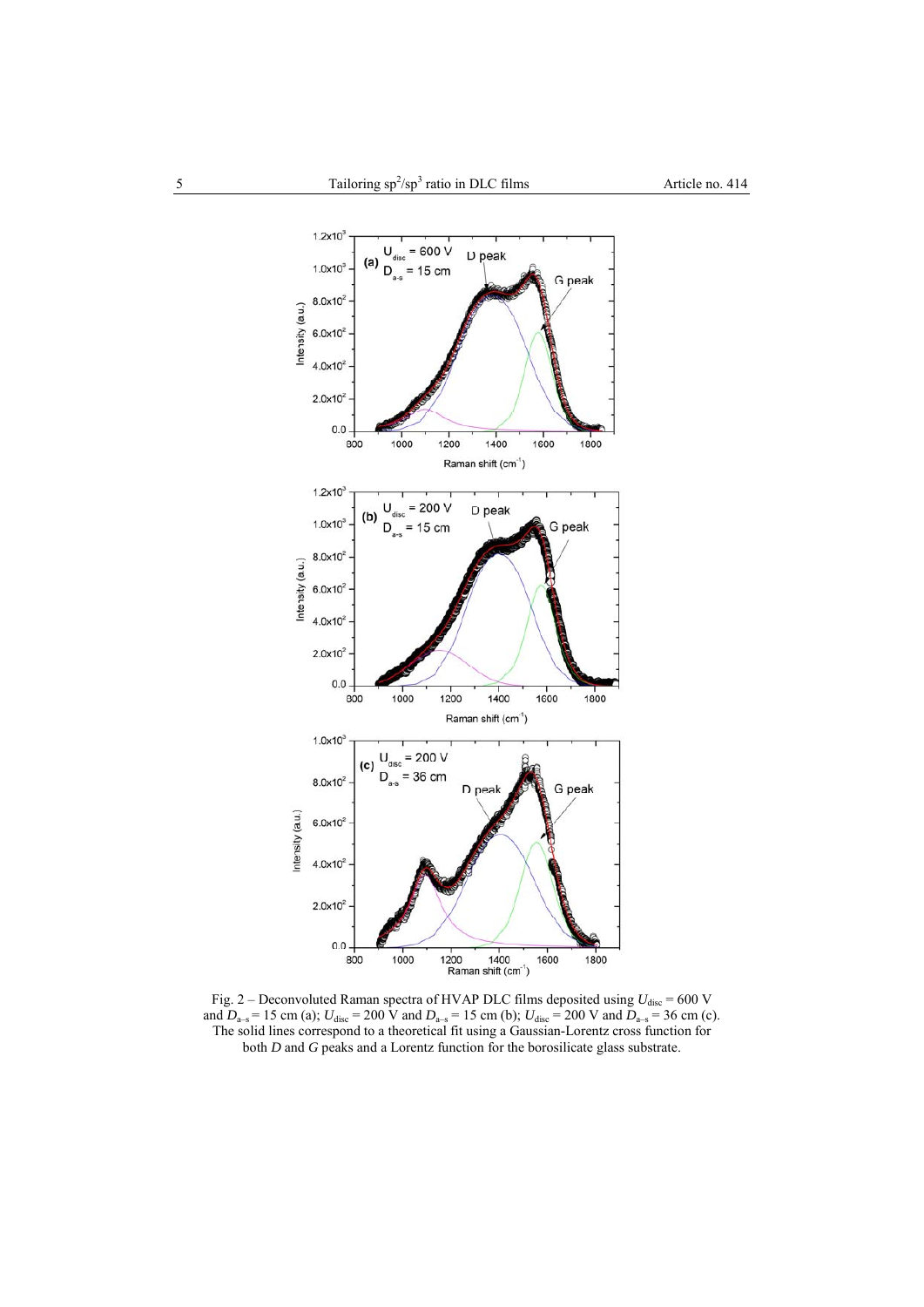# 3.2. X-RAY PHOTOELECTRON SPECTROSCOPY

In order to obtain quantitative information of the  $sp^2/sp^3$  ratio, XPS analysis is better suited [41]. Figure 3 shows a typical wide XPS spectrum of a DLC film prepared by TVA. The presence of oxygen can be observed as the only contaminant element of the film.



Fig. 3 – Wide XPS spectrum of a DLC film prepared by HVAP using  $U_{\text{disc}} = 400 \text{ V}$  and  $D_{\text{a-s}} = 23 \text{ cm}$ .

The  $sp^3$ / $sp^2$  fraction of carbon contained in the films was determined by deconvolution of the C 1s core level spectra. In Fig.  $4a-c$ , the deconvoluted C 1s band spectra corresponding to DLC films prepared by HVAP using three distinct deposition conditions are presented for comparison. The peaks centered around 285 eV and 286 eV correspond to the  $sp^2$  and  $sp^3$  bonding of carbon, respectively. The best fit of the C 1s level spectra was obtained by adding two more peaks most probably corresponding to an  $sp^2$  satellite and C-O group centered at binding energy values above 286.5 eV [29, 42]. For calculation of  $sp^3/sp^2$ fraction, the areas of these peaks were subtracted from the total C peak.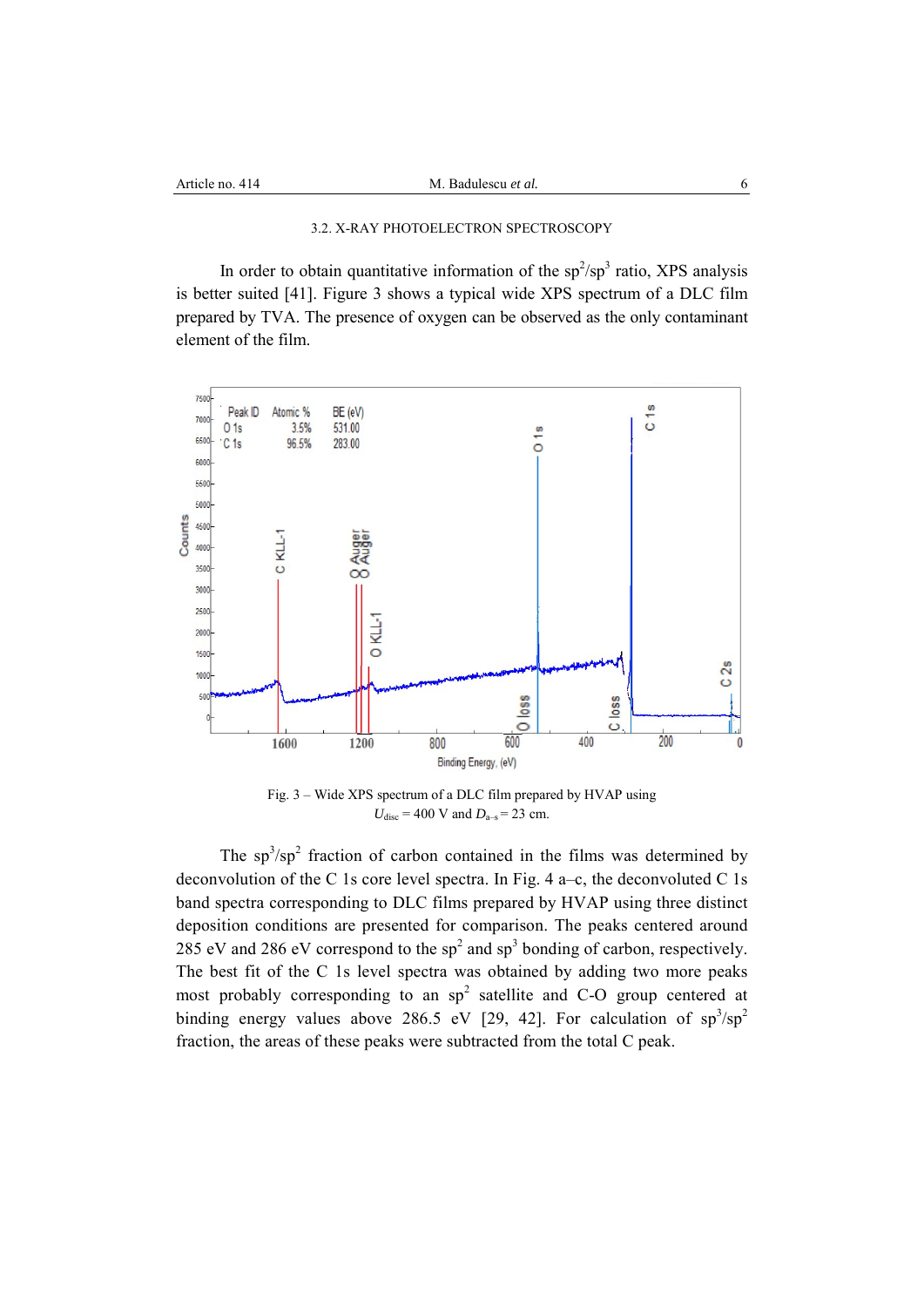

Fig. 4 – Deconvolution of C1s core level spectra Raman spectra of HVAP-DLC films deposited using  $U_{\text{disc}} = 600 \text{ V}, D_{\text{a-s}} = 15 \text{ cm (a)}; U_{\text{disc}} = 200 \text{ V}, D_{\text{a-s}} = 15 \text{ cm (b)}; U_{\text{disc}} = 200 \text{ V}, D_{\text{a-s}} = 36 \text{ cm (c)}.$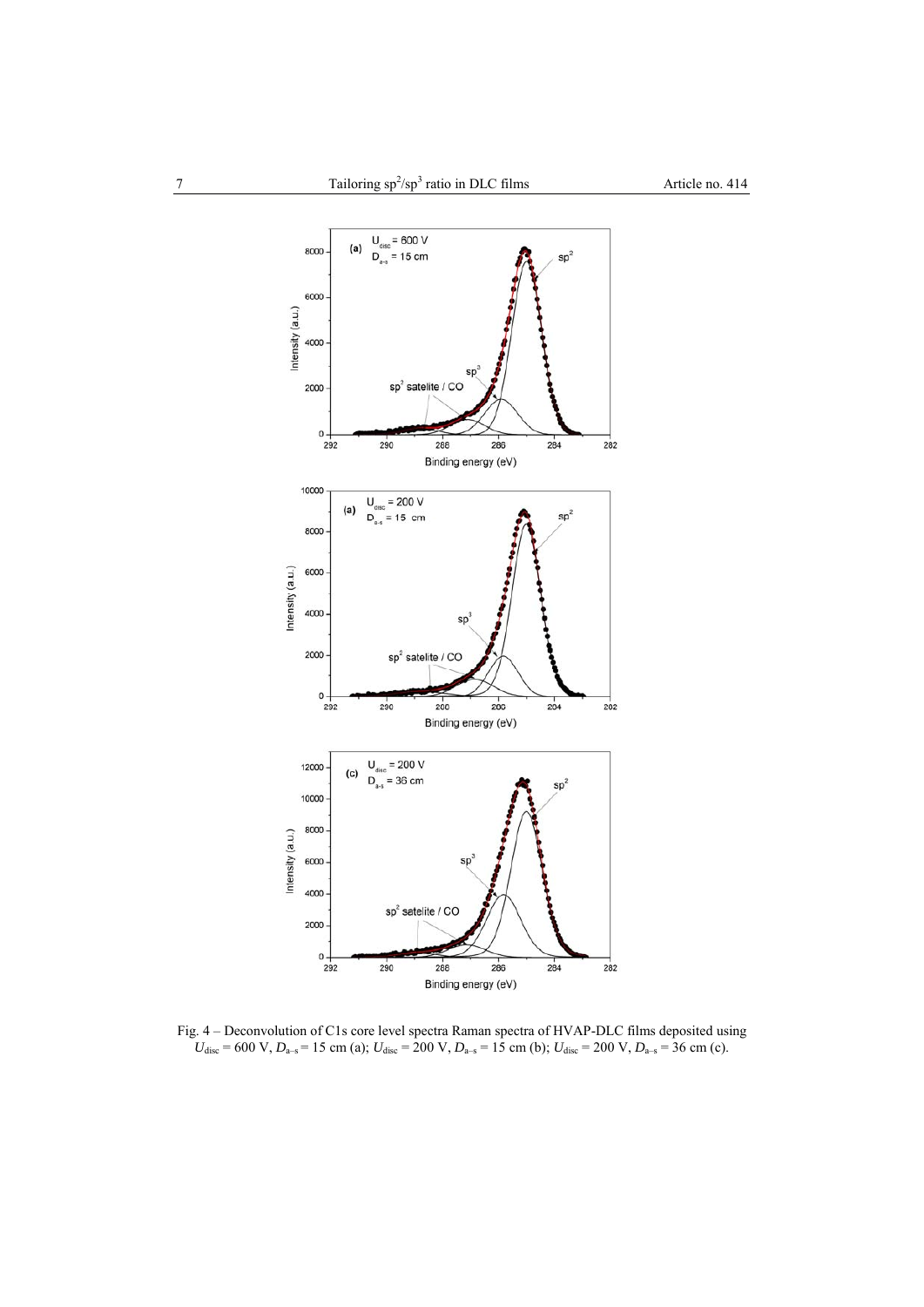### 3.3. EFFECT OF THE DISCHARGE VOLTAGE ON HVAP – DLC FILMS CHARACTERISTICS

Figure 5 shows the variation of *G* peak position and *D* and *G* peaks intensity ratios  $(I(D)/I(G))$  obtained from the deconvoluted Raman spectra as a function of the HVAP discharge voltage. An increase in the  $I(D)/I(G)$  ratio with the discharge voltage from 1.11 for the film prepared at 200 V to 1.34 for the one prepared at 600 V is observed. This is attributed to the increase of the sp<sup>2</sup> bonded  $\dot{C}$  content as well as the increase of the  $sp^2$  clusters dimensions, as also found by other authors [27]. Additionally, the shift of the *G* peak position from 1554 cm<sup>-1</sup> to 1563 cm<sup>-1</sup> with increasing discharge voltage also indicates the increase of  $sp<sup>2</sup>$  content of the DLC films [43].



Fig. 5 – *G* peak position and *I*(*D*)/*I*(*G*) ratio extracted from Raman spectroscopy measurements as a function of discharge voltage for the DLC films deposited at  $D<sub>a-s</sub> = 31$  cm.

The  $sp<sup>2</sup>$  and  $sp<sup>3</sup>$  carbon bonding fraction values, their ratios and peaks position resulted from deconvolution of XPS C 1s core level spectra of the DLC films deposited at an anode – substrate distance of 31 cm are given in Table 2 as a function of the discharge voltage. As indicated in Fig. 6, for the DLC films obtained at a distance of 31 cm from the anode the results obtained from XPS analysis revealed an increase in the sp<sup>3</sup> carbon bonding fraction from 19% to 29% with decreasing the discharge voltage from 600 V to 200 V. This behavior of increasing the  $sp<sup>3</sup>$  bonded carbon in the film by decreasing the discharge voltage was observed for all anode – substrate distances investigated in the study.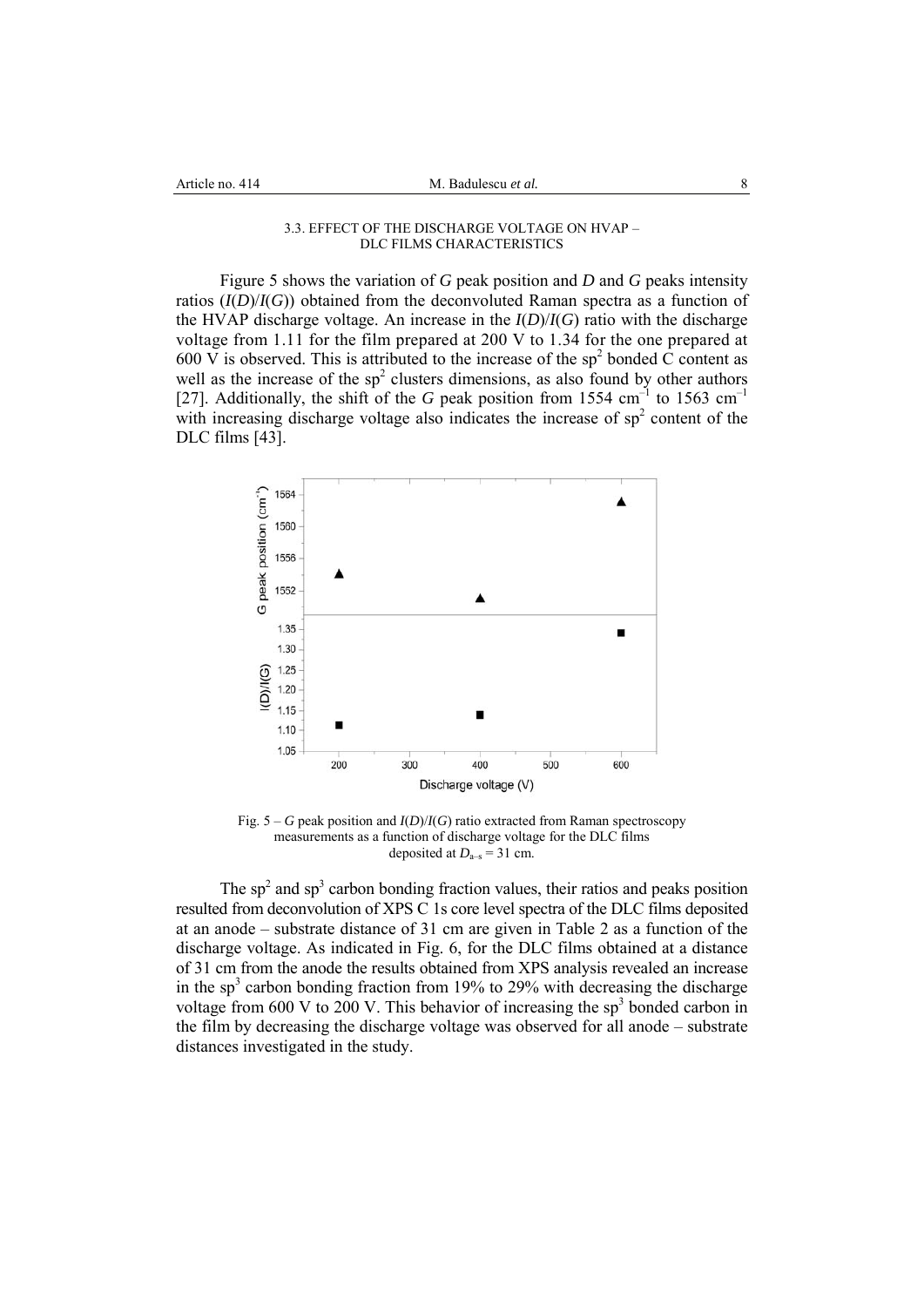# *Table 2*

%  $sp<sup>3</sup>$  and  $sp<sup>2</sup>$  carbon bonding fraction, their ratio and peak positions in the spectra derived from XPS analysis of DLC films prepared at  $D_{a-s} = 31$  cm as a function of  $U_{disc}$ 

| Discharge voltage<br>V) | $sp3$ bonded<br>carbon $(\% )$ | $sp2$ bonded<br>carbon $(\% )$ | $sp^3/sp^2$<br>ratio | $sp3$ peak<br>position (eV) | $sp2$ peak<br>position (eV) |
|-------------------------|--------------------------------|--------------------------------|----------------------|-----------------------------|-----------------------------|
| 600                     | 19.3                           | 80.7                           | 0.23                 | 285.74                      | 285.06                      |
| 400                     | 22                             | 78                             | 0.28                 | 285.68                      | 284.96                      |
| 200                     | 28.79                          | 71.21                          | 0.4                  | 285.8                       | 285                         |



Fig.  $6$  – Variation of the sp<sup>3</sup> bonded carbon content a function of discharge voltage for the DLC films deposited at  $D_{a-s} = 31$  cm.

Figure 7 shows the variation of *I*(*D*)/*I*(*G*) ratio obtained from Raman analysis with sp<sup>3</sup> bonded carbon content obtained from XPS data. It can be observed that increasing the sp<sup>3</sup> content in the film leads to a decrease of the  $I(D)/I(G)$  ratio. These results are in good agreement with the generally accepted interpretation of Raman spectroscopy results which correlates the increase of *I*(*D*)/*I*(*G*) with a decrease of  $sp^3$  bonded carbon content [27]. This behavior was obtained by lowering the discharge voltage of the HVAP plasma and reveals the capability of this deposition method to control DLC film composition.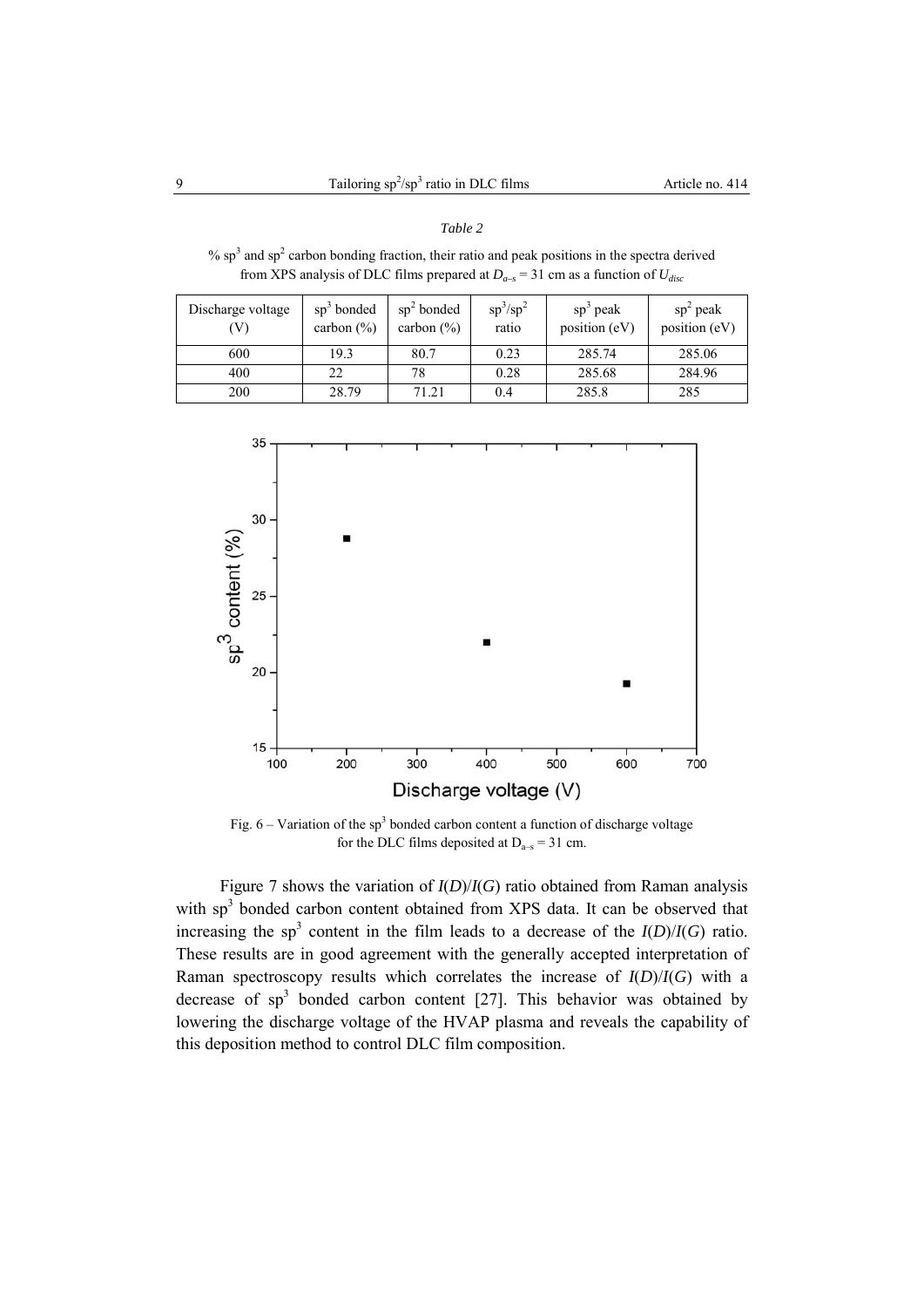

Fig.  $7 - I(D)/I(G)$  ratio as a function of sp<sup>3</sup> content of DLC films prepared at different discharge voltages but same anode – substrate distance  $(D_{a-s}=31 \text{ cm})$ .

3.4. EFFECT OF THE ANODE – SUBSTRATE DISTANCE ON HVAP – DLC FILMS CHARACTERISTICS

We observed that decreasing discharge voltage results in a higher concentration of sp<sup>3</sup> bonded carbon in DLC films prepared by HVAP plasma. In the following, the anode-sample distance role in tailoring the DLC films characteristics is assessed.

Figure 8 shows variation of both *D* and *G* bands ratio and *G* peak position with the anode – sample distance obtained from Raman spectroscopy. A monotonic decrease of the *I*(*D*)/*I*(*G*) ratio is observed with increasing the anode-sample distance from 15 cm to 36 cm. Also, a shift to lower wave-number of the *G* peak position with increasing the anode–sample distance from  $1573 \text{ cm}^{-1}$  for the sample situated at 15 cm above the anode to  $15\overline{53}$  cm<sup>-1</sup> for the one situated at 36 cm can be observed. The decrease of  $I(D)/I(G)$  ratio is attributed to the decrease of sp<sup>2</sup> bonded carbon content while the shift of the G peak position to lower wave-number values suggests a decrease of the  $sp^2$  clusters size.

In Table 3, the sp<sup>2</sup> and sp<sup>3</sup> carbon bonding fraction values, their ratios and peaks position resulted from deconvolution of XPS C 1s core level spectra of the DLC films deposited by applying a 200 V discharge voltage are given as a function of the anode – substrate distance  $(D<sub>a-s</sub>)$ . As indicated in Fig. 6, the XPS analysis revealed that for the films obtained when 200 V discharge voltage was applied an increase in the sp<sup>3</sup> carbon bonding fraction from 19% to 29% with increasing the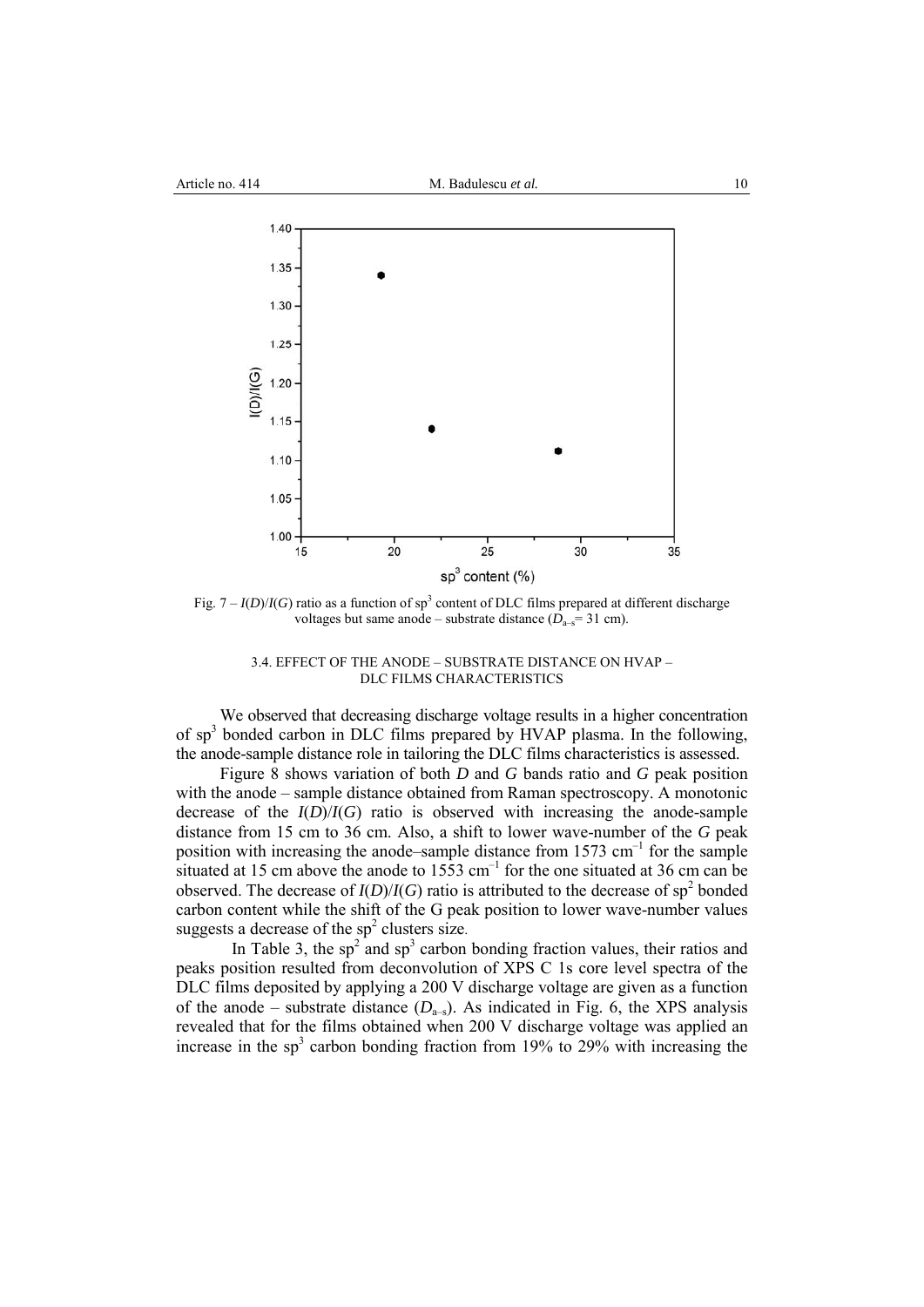anode-substrate distance from 15 cm to 36 cm. This behavior of increasing the  $sp<sup>3</sup>$ bonded carbon in the film by decreasing the discharge voltage was observed for all anode-substrate distances investigated in the study.



Fig. 8 – Variation of the  $I(D)/I(G)$  ratio and G peak position with the anode – sample distance obtained from Raman spectroscopy for the DLC samples prepared using 200 V discharge voltage.

%  $sp<sup>3</sup>$  and  $sp<sup>2</sup>$  carbon bonding fraction, their ratio and peak positions in the spectra derived from XPS analysis of DLC films prepared at  $U_{disc} = 200$  V as a function of  $D_{a-s}$ 

| Anode-substrate<br>distance<br>(cm) |       | $\text{sp}^3$ bonded $\text{sp}^2$ bonded<br>carbon $(\%)$ carbon $(\%)$ | $sp^3/sp^2$ ratio | $sp^3$ peak<br>position (eV) | $sp2$ peak<br>position (eV) |
|-------------------------------------|-------|--------------------------------------------------------------------------|-------------------|------------------------------|-----------------------------|
| 15                                  | 20.12 | 79.88                                                                    | 0.25              | 285.97                       | 285                         |
| 20                                  | 23.32 | 76.68                                                                    | 0.30              | 285.92                       | 285                         |
| 23                                  | 25.11 | 74.89                                                                    | 0.33              | 285.9                        | 285                         |
| 31                                  | 28.79 | 71.21                                                                    | 0.40              | 285.8                        | 285                         |
| 36                                  | 31.06 | 68.94                                                                    | 0.45              | 285.87                       | 285                         |

The XPS analysis results showed that the  $sp<sup>3</sup>$  content of the DLC films increased from  $\sim$  20% to  $\sim$  31% by increasing the anode – sample distance from 15 cm to 36 cm as evidenced in Fig. 9.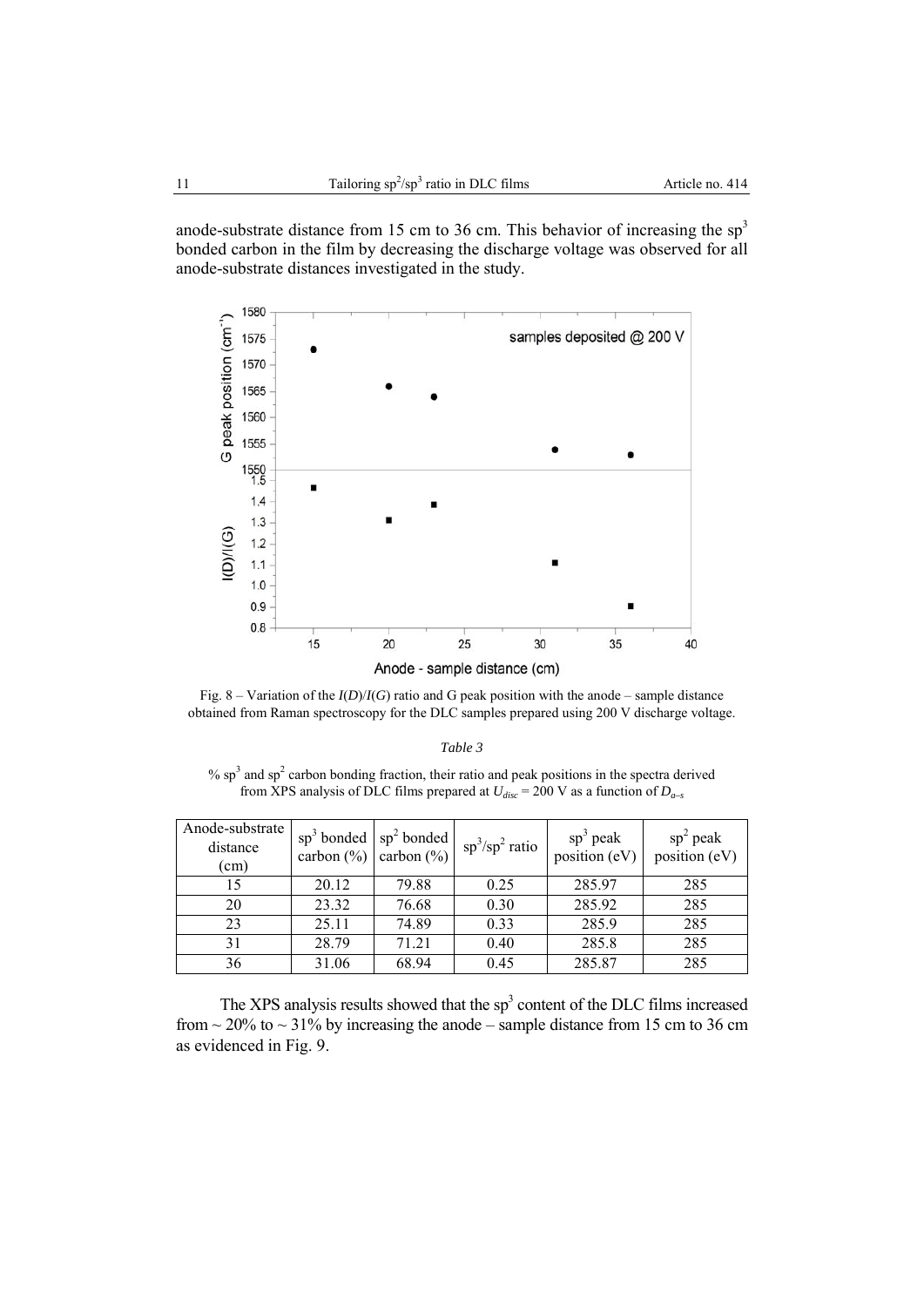In Fig. 10 the variation of the  $I(D)/I(G)$  ratio from Raman spectroscopy as a function of sp<sup>3</sup> content from XPS measurements is shown.



Fig.  $9 - \text{Variation of } sp^3$  content (in%) with anode-sample distance for DLC films prepared at a discharge voltage of 200 V.



Fig.  $10 - I(D)/I(G)$  ratio *vs.* sp<sup>3</sup> content for DLC samples prepared using 200 V discharge voltage at various anode-sample distances.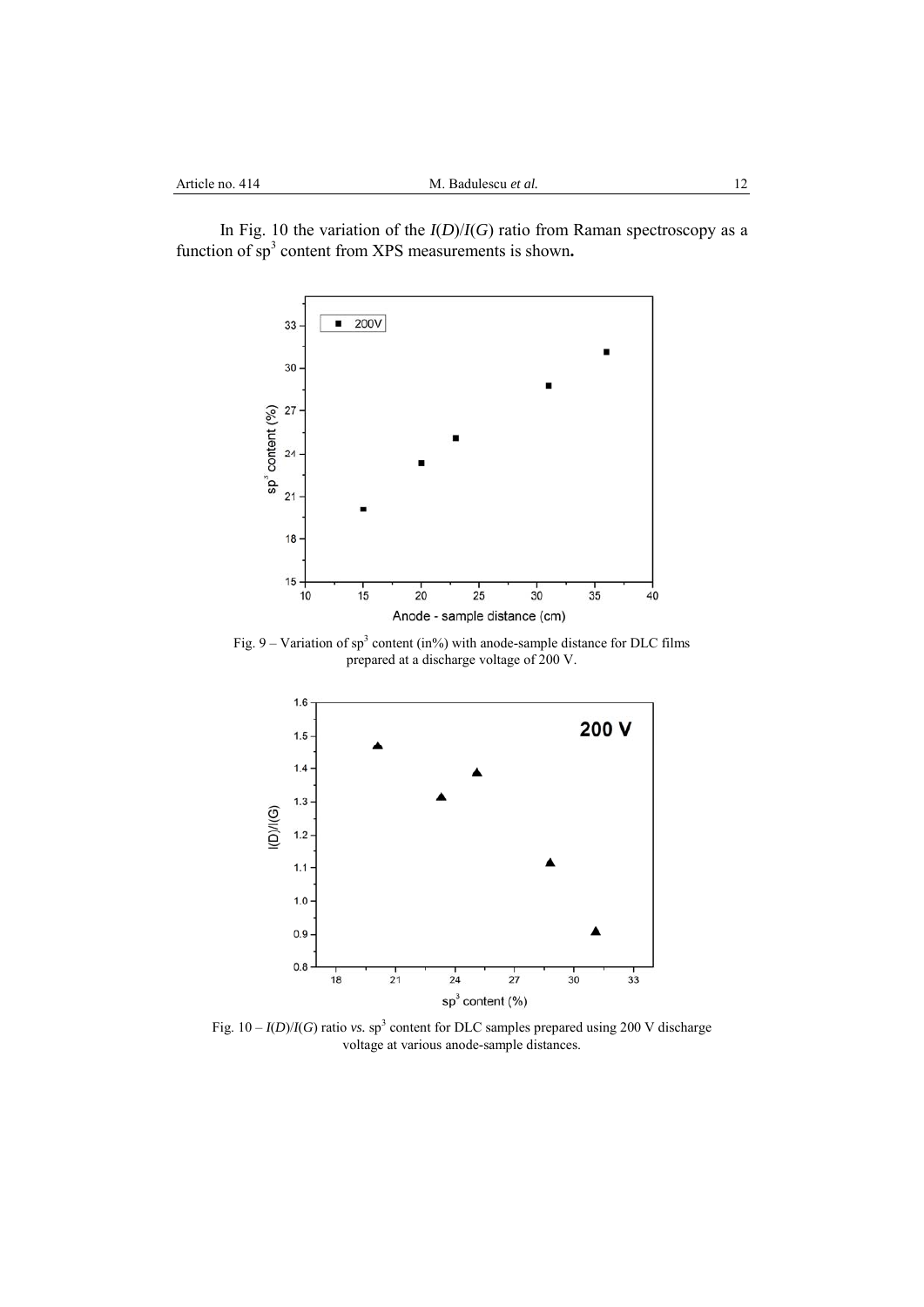As in the case of discharge voltage, the results obtained by XPS analysis are in good agreement with Raman spectroscopy. They correlate the decrease of *D* and  $G$  bands intensities ratio with an increase of  $sp<sup>3</sup>$  bonded carbon atoms.

### **4. CONCLUSIONS**

The influence of deposition parameters such as discharge voltage and anode – sample distance in HVAP plasma on the type of carbon bonding in DLC films was studied.

Visible Raman spectroscopy performed using the 532 nm excitation wavelength and also XPS analysis were used for the investigation of DLC film composition and morphology. A good agreement of our data with the generally accepted theory whereby a decrease in  $I(D)/I(G)$  ratio is accompanied by an increase of sp<sup>3</sup> ratio was obtained.

The results obtained revealed that lowering the discharge voltage and/or increasing the anode – substrate distance results in the preferential  $sp<sup>3</sup>$  bonding in DLC films.

The work showed that the HVAP plasma could be successfully used for tailoring DLC films according to the requirements of various applications.

*Acknowledgements.* This work was supported by a grant of the Romanian National Authority for Scientific Research and Innovation, CNCS-UEFISCDI, project LAPLAS VI No. 16N/8.02.2019.

### **REFERENCES**

- 1. S. Aisenberg, R. Chabot, J. Appl. Phys. **42**, 2953–2958 (1971).
- 2. J. Robertson, Japanese Journal of Applied Physics **50**, 1S1, 01AF01-1-8 (2011).
- 3. K. Bewilogua, D. Hofmann, Surf. Coat. Technol. **242**, 214–225 (2014).
- 4. J. Robertson, Phys. Status Solidi (a), 2233–2244 (2008).
- 5. G. Dearnaley, J.H. Arps, Surf. Coat. Technol. **200** 2518–2524 (2005).
- 6. W. Song, Y. Kim, D.S. Jung, S. Il Lee, W. Jung, O.J. Kwon, H.K. Kim, M.S. Kim, K.S. An, C.Y. Park, Appl. Surf. Sci. **284**, 53–58 (2013).
- 7. W.S. Choi, K. Kim, J. Yi, B. Hong, Mater. Lett. **62**, 577–580 (2008).
- 8. C. Love, R. Cook, T. Harvey, P. Dearnley, R. Wood, Tribol. Int. **63**, 141–150 (2013).
- 9. C. Donnet, A. Erdemir (Eds.), *Tribology of Diamond-Like Carbon Films*, Springer, New York, 2008.
- 10. J. B. Wu, J. J. Chang, M. Y. Li, M. S. Leu, and A. K. Li, Thin Solid Films **516**, 2–4, 243–247 (2007).
- 11. L. Martinu, A. Raveh, D. Boutard, S.H. Houle, D. Poitras, N. Vella, M. Wertheiner, Diam. Relat. Mater., **2**, *5–7*, 673–677 (1993).
- 12. L. Martinu, A. Raveh, A. Domingue, L. Bertrand, J.E. Klemberg-Sapieha, S.C. Gujarathi, M.R. Wertheiner, Thin Solid Films **208**, *1*, 42–47 (1992).
- 13. Q. Wei, J. Sankar, J. Narayan, Surface and Coatings Technology **146–147**, 250–257 (2001).
- 14. J. Schwan *et al.*, J. Appl. Phys. **79**, 1416 (1996).